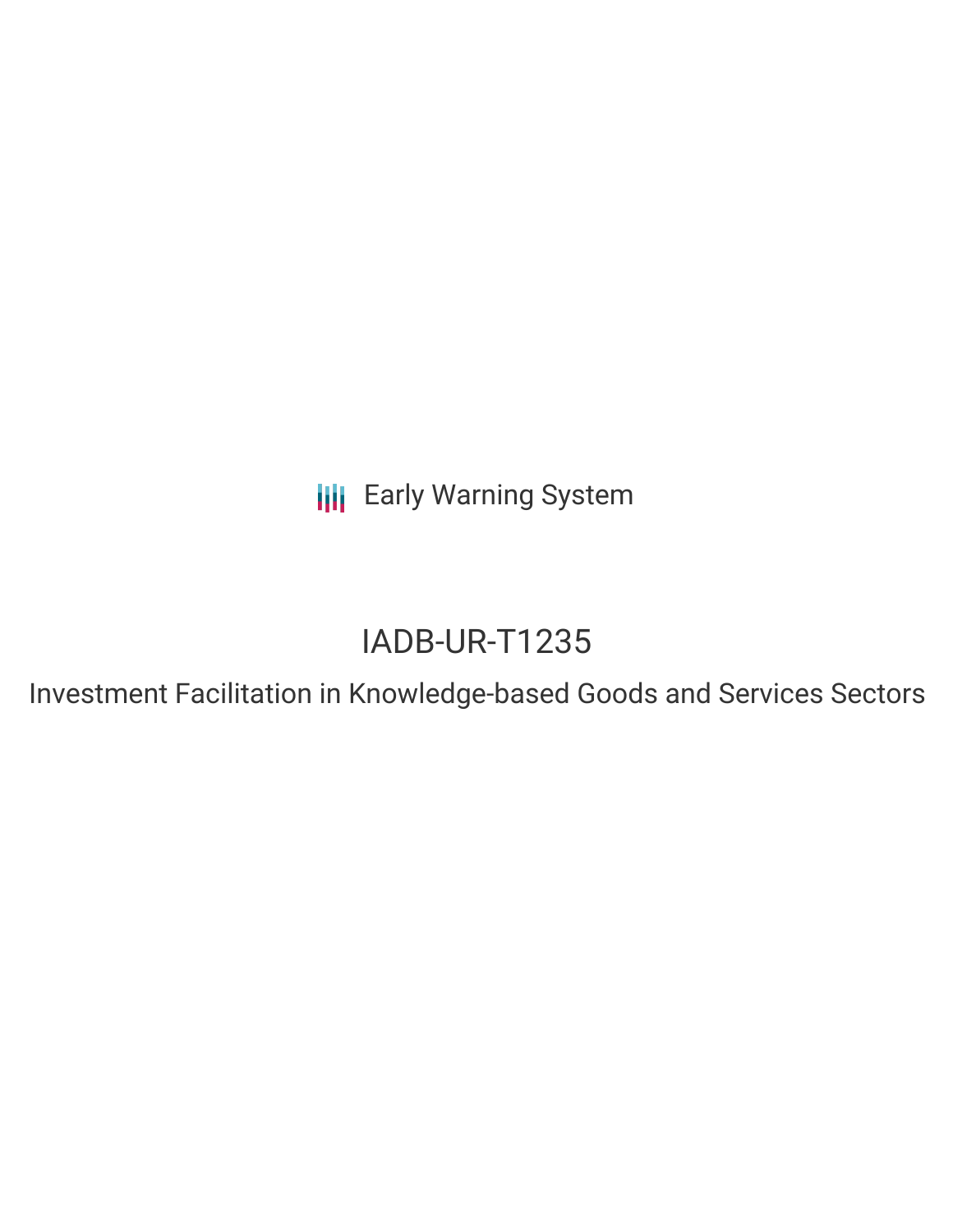

# Early Warning System Investment Facilitation in Knowledge-based Goods and Services Sectors

### **Quick Facts**

| <b>Countries</b>               | Uruguay                                   |
|--------------------------------|-------------------------------------------|
| <b>Specific Location</b>       |                                           |
| <b>Financial Institutions</b>  | Inter-American Development Bank (IADB)    |
| <b>Status</b>                  | Approved                                  |
| <b>Bank Risk Rating</b>        | C                                         |
| <b>Voting Date</b>             | 2021-11-02                                |
| <b>Borrower</b>                | Goverment of Uruguay                      |
| <b>Sectors</b>                 | Industry and Trade, Technical Cooperation |
| <b>Investment Type(s)</b>      | Grant                                     |
| <b>Investment Amount (USD)</b> | $$0.40$ million                           |
| <b>Project Cost (USD)</b>      | $$0.40$ million                           |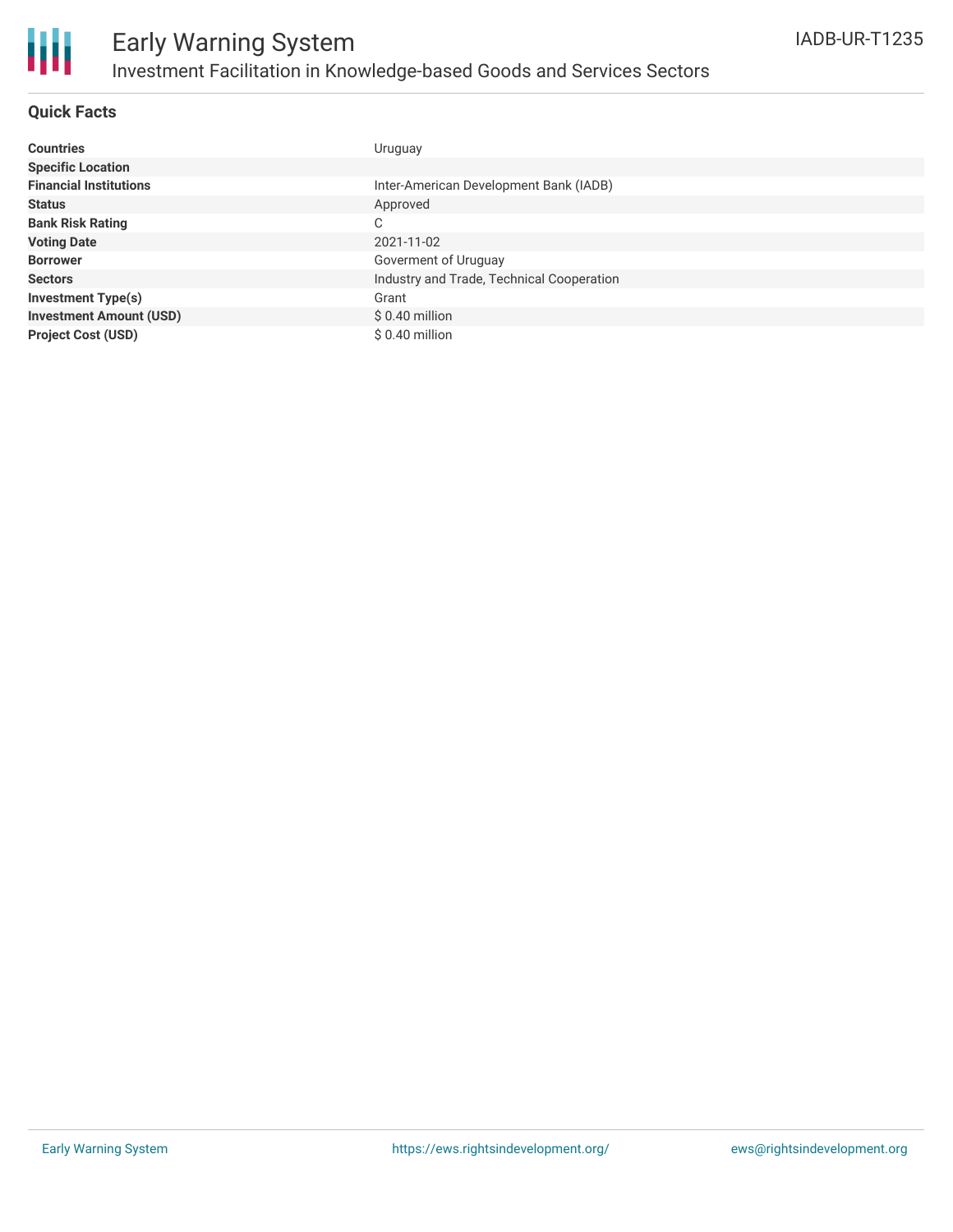

### **Project Description**

The general objective of the TC is to facilitate investments and encourage exports of knowledge-intensive goods and services from Uruguay. The specific objective is to develop sector strategies, map the investment and talent ecosystem, structure instruments to promote investment and employment, and a comprehensive plan to attract international talent with a territorial focus, including conducting business matchmakings. This will support initiatives that complement the portfolio in design and execution of the Trade and Investment Division (INT / TIN) in Uruguay.

The reconfiguration of international economic relations and discriminatory policy interventions, both in relation to trade and in relation to Foreign Direct Investment (FDI), especially those related to location, open up opportunities for Uruguay to take better advantage of the reconfiguration of global value chains.

Uruguay faces the challenge of promoting an economic reactivation and generating employment. To do this, it needs to increase the levels of investment and exports to boost sustainable economic growth, as well as improve its productivity, allowing economies to move towards the production and export of more complex products, with technological content and more sophisticated skills.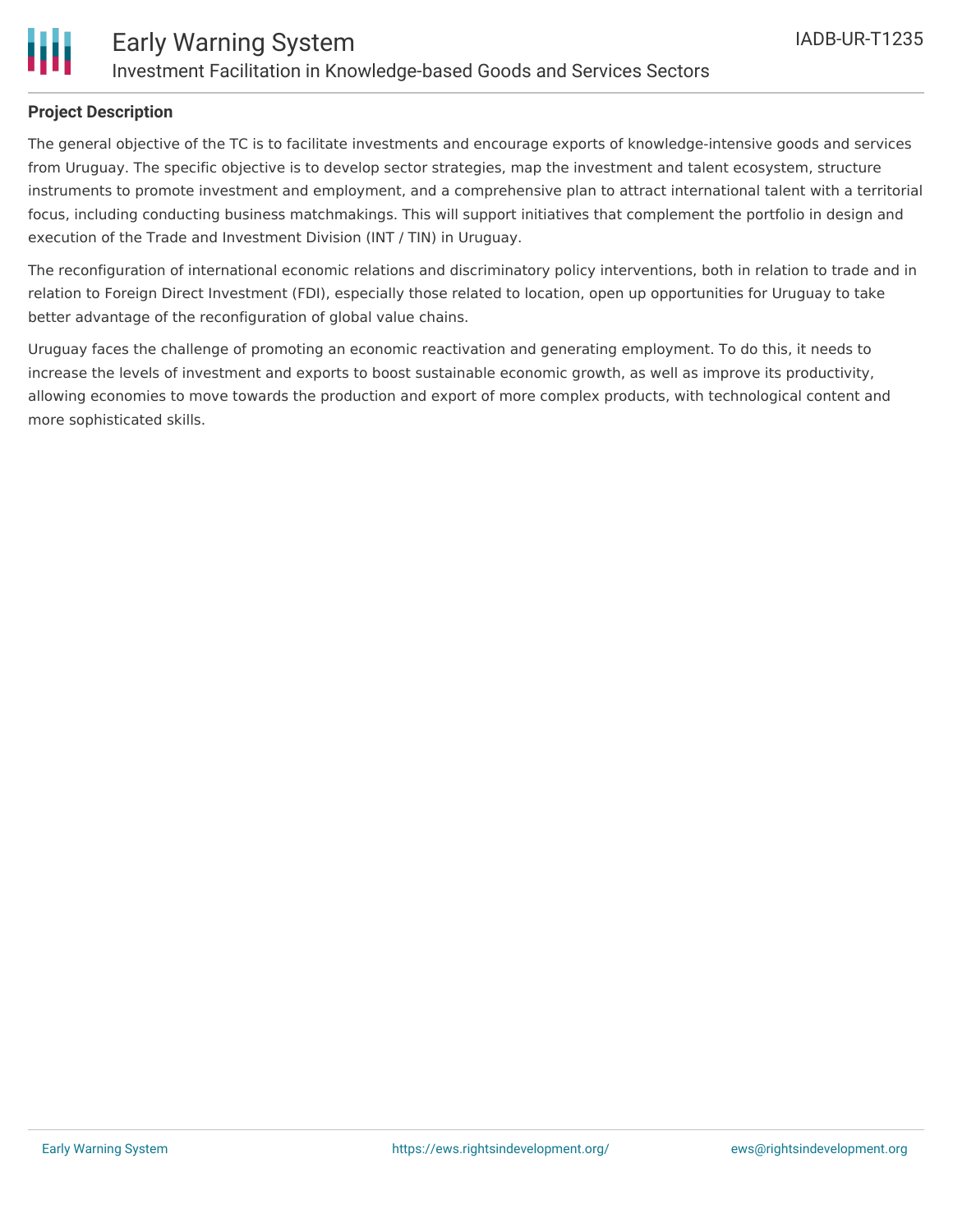

# Early Warning System Investment Facilitation in Knowledge-based Goods and Services Sectors

### **Investment Description**

• Inter-American Development Bank (IADB)